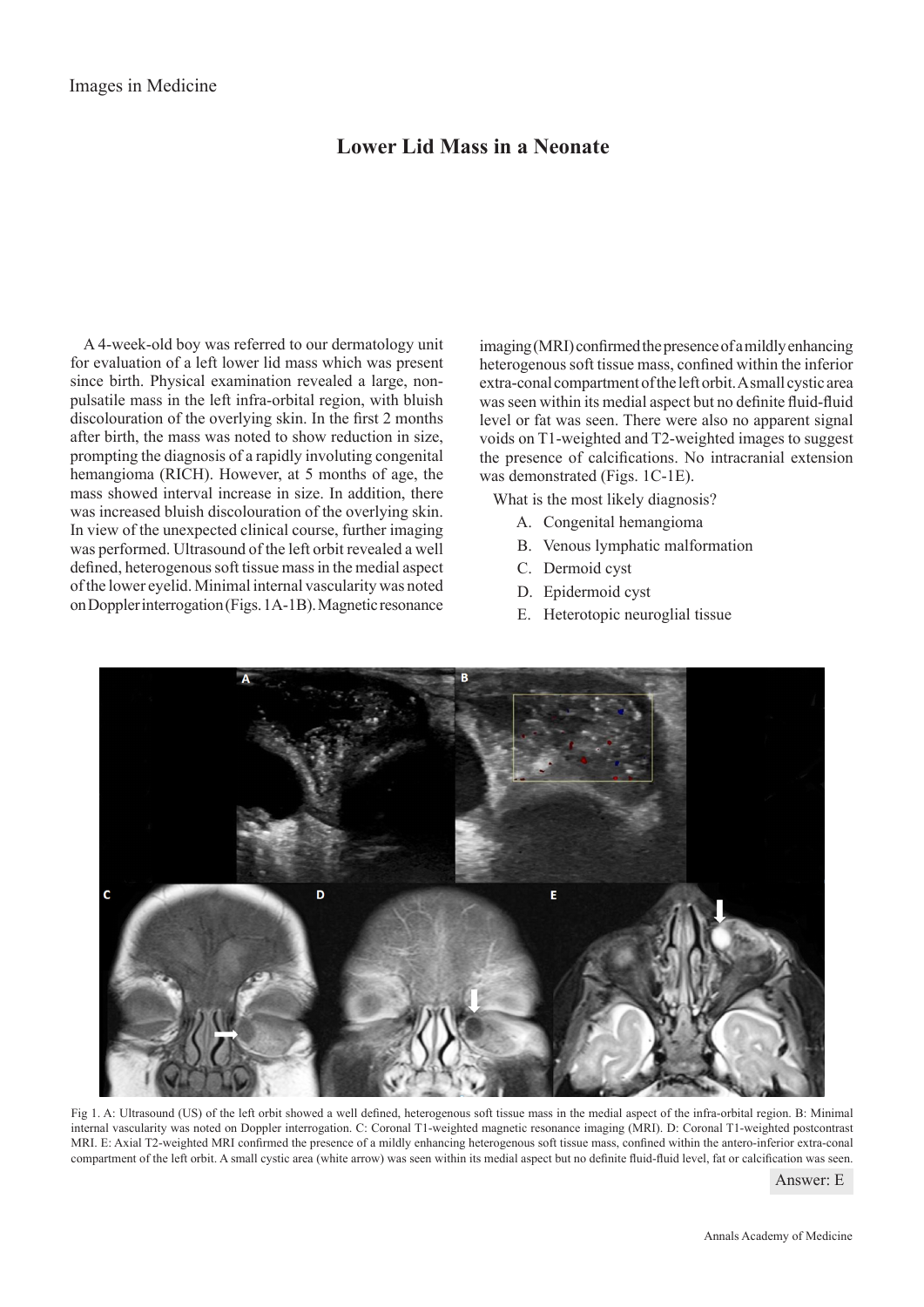## **Discussion**

Heterotopic neuroglial tissue is an uncommon entity, typically sited along the nasal midline structure. Its occurrence within the orbits is rare, with only few published cases. Presentation within the first year of life is common, and may be mistaken for other entities such as congenital hemangiomas, venolymphatic malformations, dermoid and epidermoid cysts, all of which are common orbital masses in the infantile period. A superficial lesion such as in our case, often presents as a mass while a deeper lesion may present with visual disturbances, proptosis or papilloedema. Diagnosing this lesion on clinical grounds is extremely challenging. Even with high resolution MRI, a definite diagnosis is often elusive due to the lack of characteristic imaging features. The presence of calcifications is not uncommon.<sup>1</sup> It may also appear cystic due to cerebrospinal fluid (CSF) production.<sup>2</sup> Although imaging may not be diagnostic, it is crucial for preoperative planning, primarily to exclude the presence of bony defects and intracranial communication, of which, if present, may necessitate a different surgical approach.<sup>3</sup> Definitive diagnosis requires histological demonstration of neuroglial cells as well as a positive glial fibrillary acidic protein (GFAP) immunohistochemical stain.<sup>1,3,4</sup> Neurons are usually sparse (as in our case) or absent. If abundant neurons are seen, one must exclude an encephalocele. Heterotopic neuroglial tissue is believed to grow at a similar rate comparable to the normal surrounding tissues. Hence, complete surgical excision is the mainstay of treatment, failing which, a recurrence rate of approximately 10% has been reported. Although there is no reported case of malignant transformation, they may possess low-grade neoplastic potential.

Congenital hemangiomas develop in utero and there is no postnatal growth, unlike infantile hemangiomas and heterotopic neuroglial tissue.<sup>5</sup> Doppler ultrasound classically reveals high vascularity.6 Large flow voids on

the surface of the lesion, arterial aneurysms and arteriovenous shunting may also be present. On MRI, it is seen as a heterogenous mass with inhomogenous enhancement. Cystic spaces and intralesional calcifications may also be present.<sup>7,8</sup> The presence of postnatal growth as well as absence of high vascularity on Doppler interrogation in our patient make this diagnosis unlikely.

Venous lymphatic malformation is another common orbital lesion within the paediatric population. Children with orbital venous lymphatic malformation typically present in childhood with slowly progressive proptosis, periorbital swelling and displacement of globe. It appears on MRI as an enhancing mass that crosses anatomic boundaries, such as the conal fascia and orbital septum. It usually has a predominant cystic component with fluid-fluid levels,<sup>7,8</sup> not seen in our patient. Phleboliths may also be present.

Dermoid cysts are benign heterotopic neoplasms termed 'choristomas' and account for up to 9% of paediatric orbital tumours. They occur in 3 primary locations in the head and neck—in the frontotemporal, periorbital and naso-glabellar regions. Within the periorbital region, the lateral orbit (adjacent to the lateral canthus) is the most common location. MRI appearance is variable and depends on the specific contents of the cyst. If there is lipid material within the cyst, it will appear hyperintense on T1-weighted imaging. Cysts containing higher levels of protein can appear hyperintense on both T1 and T2 imaging. Occasionally, calcifications may be present in dermoid cyst. Ruptured dermoids may also show adjacent inflammatory changes.<sup>8</sup> Epidermoid cysts, also a choristoma, are seen as cystic lesions, typically with restricted diffusion on diffusion-weighted imaging.

As the lesion was present at birth, demonstrated postnatal growth and appeared as a solid mass with minimal internal vascularity on imaging, ectopic neuroglial tissue was deemed the most likely diagnosis. Excisional biopsy was performed and microscopic examination revealed disorganised collections of mature neurons and glial cells (Fig. 2).



Fig. 2. A: Gross examination of the specimen showed a firm nodule measuring approximately 2.0 cm x 2.5 cm x 1.5 cm. B: Histopathological section revealed disorganised collections of mature neurons and glial cells. C: Diffusely positive glial fibrillary acidic protein (GFAP) on immunohistochemical staining was noted. D: Mild neuronal nuclei (NeuN) immunoreactivity was observed due to the presence of neurons. Findings were in keeping with neuroglial heterotopia.